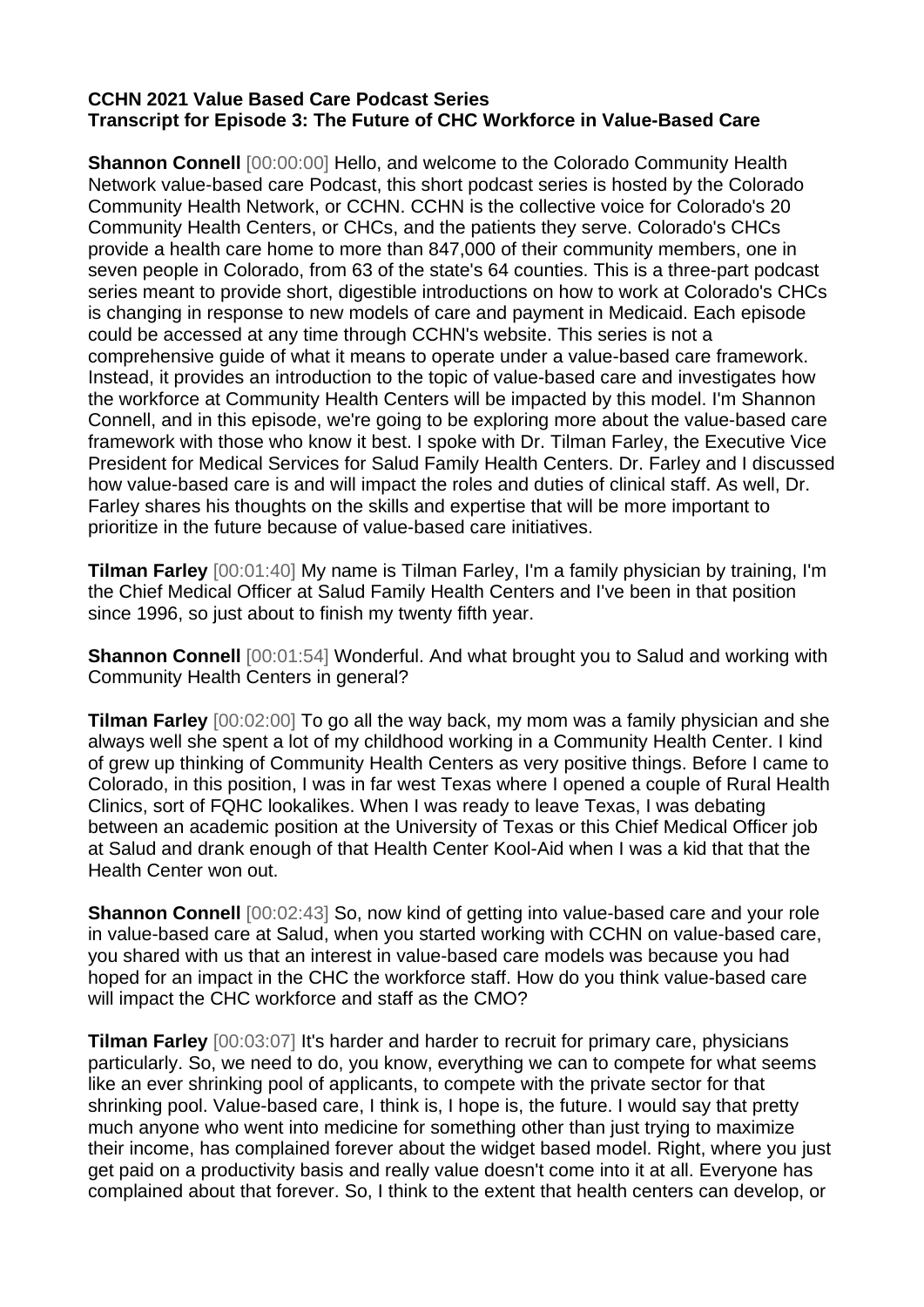the extent that any entity can develop, a health care delivery model, that just makes a lot more sense and is geared towards good health outcomes and doing whatever needs to be done to provide that health outcome. Whether it's a face to face visit or some other thing, that innovative delivery system is going to, I think, going to compete well against the widget based system for the shrinking pool of applicants.

**Shannon Connell** [00:04:27] And at the start of value-based care with Salud, were there particular types of staff or certain roles that you thought would be most impacted by this work?

**Tilman Farley** [00:04:37] The folks that for whom we previously could not bill for services, so, you know, in the widget based model, there's a very limited number of licensed types that can bill for services. But, in a value-based care model where things are not where not everything is based on a face to face visit with one of those five provider types, then you can you can look at clinical pharmacists, and RNs, and transitions to care people, and all sorts of other stripes of folks that can contribute significantly to the overall health outcome of a patient. But historically have not been provided, have not been able to provide billable services.

**Shannon Connell** [00:05:21] So now that you actually have been doing the APM 2 model, have you seen those roles be impacted?

**Tilman Farley** [00:05:29] Yeah, we have clinical pharmacists on staff that we use pretty extensively, but we have not gone to an RN model at this point, but we have we use our behavioral health providers extensively. We have a lot of care managers. We now even have medical legal partnership. So, there's you know, there are lawyers involved in care for patients that have legal issues that are negatively impacting their health around income and benefits, housing, education, legal status, or family stability. So, yeah, we've definitely taken advantage where we can of those other types of providers.

**Shannon Connell** [00:06:13] As Salud has engaged in payment reform activities, have there been new staff roles or duties identified that you have already started to hire for that you'll aim to hire for in the future? You kind of started talking about that.

**Tilman Farley**  $[00:06:27]$  We have put a tremendous amount of time into developing this new care model. You know, at this point, we're not we're not fully in that model. You know, my understanding, if we're talking about the state, the model we've been working on for the last, I don't know, four years or so, that has not been fully approved yet. So, we have not expanded those roles. We have them identified, but the idea would be that by shifting workload off of my schedule, on to, let's say, a clinical pharmacist to handle chronic disease management of patients with diabetes or hypertension via clinical protocols, which they're able to do, and that open space up on my schedule for additional new patients. So that one physician in the new model, one physician overseeing a team of care providers, can manage many more patients, then I would be able to do by myself in the old model. So, yeah, you know, clinical pharmacists take a big load off of my plate.

**Shannon Connell**  $[00:07:34]$  Do you feel that there are any other new roles or duties that will be brought on if the state does fully push out the value-based care model?

**Tilman Farley** [00:07:42] Yeah, you know, one of the most important ones I see is the transition of care program that I mentioned a minute ago. The way Salud did that in the past was through an AmeriCorps program and the AmeriCorps program went away. But it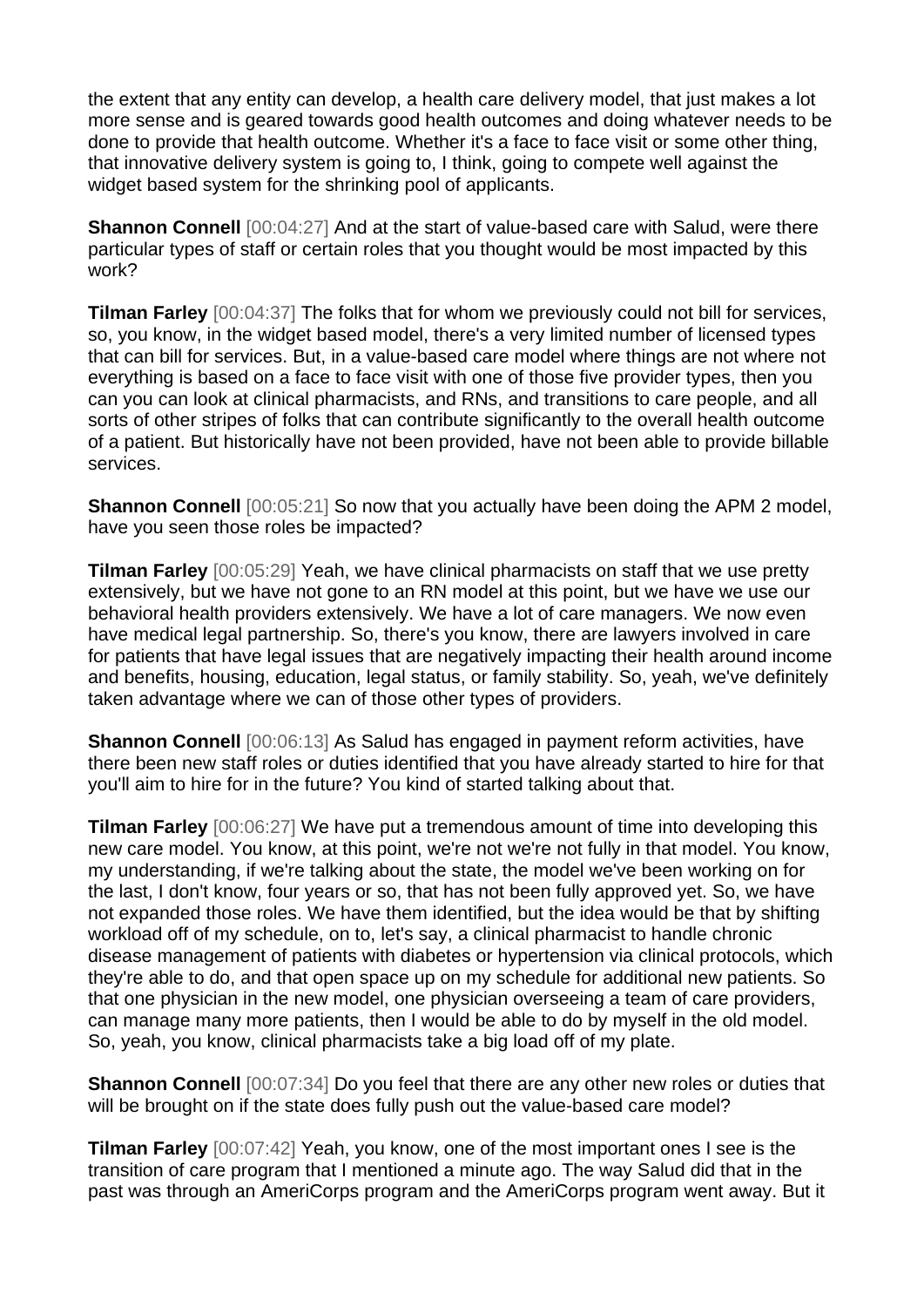was a tremendously successful program. We basically hired college graduates so, you know, smart, passionate people and trained them to round with the discharge planning teams on our patients and patients who were hospitalized and risk stratify those patients as to risk of readmission and the ones who stratified as high risk and the transitions of care folks would round on those patients at home after they got discharged and they would do an environmental safety assessment, and go through their medications and make sure they were taking them right, make sure they understood their discharge plan, make sure they were reconnected to a clinic for a post hospitalization, a follow up visit. And that program cut our rehospitalization rates in half. It was a very successful program at a very low cost. So, yeah, that I think that's a critically important program for us to rebuild. The way I think of this is that that we're constrained in a number of ways. One of the ways we're constrained has been by those five provider types right, physician, PA, nurse practitioner, dentist or dental hygienist, the five types that we can bill for as we've been at now, we've been able to add behavioral health provider into that's another six providers that we can bill for. But that's still a constraint. There's a lot of providers we cannot bill a lot of provider stripes that we can't build for. The other big constraint is that we all build these bricks and mortar clinics and then we sit inside them, and we feel like we can't go outside those walls. And that also is a constraint. A lot of patients can be served in better ways at various times by not having to come into the clinic. A robust telehealth system addresses some of that, but there's also many other ways for the transitions of care is a good example. But there's other ways that we can get out to take our care outside of the clinic walls and try to do a better job of getting care to people where they're at. But it depends on the additional flexibility that the PM model affords us.

**Shannon Connell** [00:10:03] Are there any other departments that you think value-based care will impact in terms of new staff or new duties for staff?

**Tilman Farley** [00:10:10] Yeah, I would say data analytics. You know, the more information we can get on our patients who have either dropped out of care or who are getting their care in other places, the more we can understand about total cost of care, the more we can understand how non, things that have been traditionally considered non health related, like, oh, I don't know, child care, for example, how those things impact people's health. The more we can get data on that, the more we can tailor our interventions to actually affect cost, but more importantly, affecting costs in such a way that that health outcomes are improved. You know, we have a lot of silos in data analytics right now that we need to remove. So, for example, let's say we have a really robust teambased care model where we could employ clinical pharmacists and behavioral health providers working together on patients with severe and persistent mental illness. You know, maybe one indicator of the success of that program is how many days that those patients miss at work, you know, so not just E.R. utilization or medication costs or hospitalizations, but cast that evaluation net a little wider to look at other things that are expensive and impacts society again, such as lost days of work or evictions from housing or whatever it might be. So, yeah, I would think data analytics would be an important department in the hopefully where we get to in this new delivery model.

**Shannon Connell** [00:11:55] In thinking about the future of Salud and payment reform, are there any types of skills or expertise do you think you'll be prioritizing when recruiting new staff

**Tilman Farley** [00:12:07] If this thing were funded the way the I think it should be funded in a way that I hope it is eventually funded. Yeah, we would start recruiting for you know, we would probably we would probably have enough physicians. So since physicians are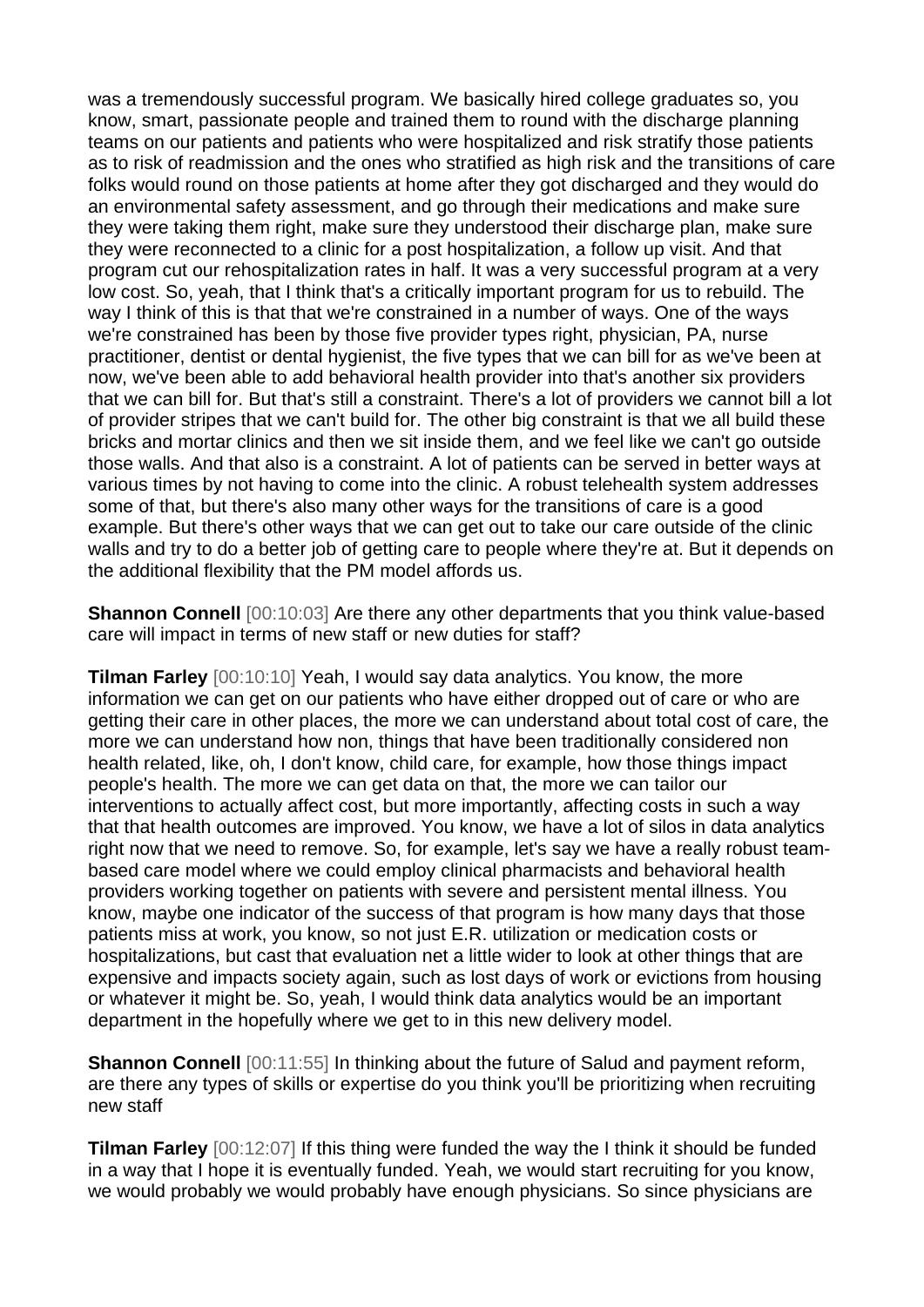very hard to recruit, if, you know, if right now a physician has a panel of 1500 patients, but in the new world, a physician can have a panel of 5000 patients because a big part of what the physician does is oversee the other members of the team, then we won't be recruiting for as many physicians will be recruiting more for clinical pharmacist transitions of care workers, community health outreach workers, patient educators, folks like that. So that that frees my schedule up to continue to take new patients so I can expand my, you know, the panel that I take care of with the help of those team members pretty substantially and that fits with the workforce, right? If we have fewer primary care providers available than we have to figure out how to do the same work, hopefully better work, with fewer primary care providers.

**Shannon Connell** [00:13:22] How do you think that value-based care initiatives will support Salud's diversity, equity and inclusion efforts for recruitment and retention of staff?

**Tilman Farley** [00:13:32] Well, in terms of diversity, equity and inclusion, I think if you if you can open your workforce up to a wider variety of types of service provider, you'll have access to a larger population or a larger pool of applicants. And hopefully a larger pool of applicants would include a greater diversity, greater diversity. You know, for example, we could train community members in our low-income communities to do that transition to care work, so we'd be hiring people from the community and hopefully, hopefully reflecting the diversity of that community. So, I think that's how it would help a more diverse workforce. And I very strongly believe that everybody at every level, everywhere benefits from a more diverse workforce, even if the population we serve isn't diverse. I think diversity at every level is good for everybody. In terms of recruitment and retention, well recruitment is easier because we can recruit for provider stripes that are perhaps less scarce. I know in Colorado, I know I keep talking about clinical pharmacists, but they are particularly valuable in this new model. But pharmacists are easier to hire right now than physicians. So, transitions of care, a job description gives college graduates an opportunity to try out the medical field and see if it's something they actually want to go into or pursue with a deeper level or whatever. So, it makes recruitment easier because you have more diversity of positions that you can recruit for. And as far as retention goes, I think burnout is a multifactorial problem, but part of it, I think, is not being able to work at the top of your training. And when, you know, when physicians have to spend a lot of time doing things for which we're not trained, such as a social work function or a care management function, I think that detracts from overall job satisfaction. So, to the extent that we can get do a better job of getting the right patient to the right person at the right time and in the right modality, I think that will improve job satisfaction across the board and hopefully that improves retention. And then if we if we could ever get into a cost gain sharing agreement, where we get if we save the system money, we get to share in some of those savings, then that will allow us to perhaps get our wages up closer towards the median so we can be a little more competitive across, again, across a wide variety of provider types.

**Shannon Connell** [00:16:22] Are there any capabilities of software, knowledge, equipment that you would want to share with any other CHCs when they start payment reform efforts?

**Tilman Farley** [00:16:33] I think, again, this gets back to the bricks and mortar thing and the telehealth thing. The more we can create value in a visit that does not require the patient to come to the clinic, in other words, the more we the more systems we can develop, they get me the information I need to adequately take care of a patient, and even if he or she maybe isn't available at the time that I'm trying to take care of them. So, in other words, asynchronous forms of health care, the more we can develop those systems,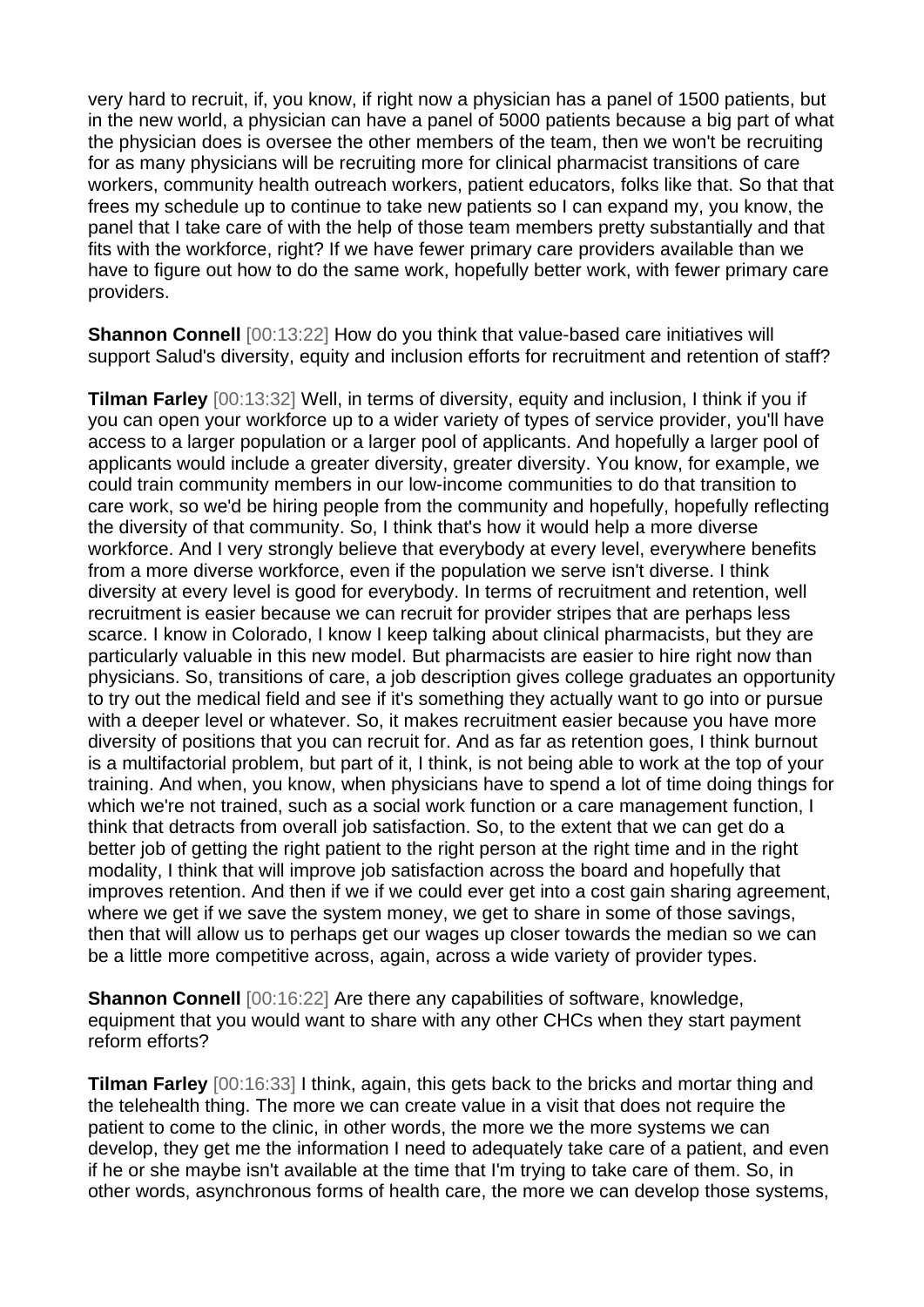the better, the better the overall system is going to be. So, you know, for example, right now, if I need to adjust a patient's diabetes meds, let's say I can call them on the phone and find out what their blood sugar has been doing over the last few days and make adjustments on that. But, it would even be better information if I had a continuous glucose monitor readout so I could see exactly what that patient's blood sugar has been doing continuously over the past couple of weeks, that I can make much more informed decisions and with access to that than the patient doesn't need to come in and get her blood drawn. Same thing with blood pressure. If I ever have a home blood pressure monitor that gives me blood pressure and averages over the previous two weeks. And the patient doesn't need to come in for blood pressure, you know, scales that one can weigh him or herself on and I get that reading directly into my electronic health record. Without a doubt, there are innumerable people in their basements right now working on ways to make you know, you make your cell phone into a really powerful tool for telehealth visit. You know, your cell phone could be a stethoscope, so I can listen to your heart across, you know, across any distance through that kind of application. So, we know about some of those apps, others just being developed. Now, part of the trick going forward is going to be sort of separating the wheat from the chaff and figure out which of those products that are under development actually have potential.

**Shannon Connell** [00:18:40] Are there any areas related to payment reform and valuebased care that you're starting to incorporate into your teaching and precepting?

**Tilman Farley** [00:18:49] Well, yeah, we have you know, we have a large team-based model at Salud. So, we try to make sure our students understand the role of everybody on the team. We even try to have them spend some of their time working with those other providers so they might spend time with a clinical pharmacist they might spend time with the care manager or a behavioral health provider to really get an understanding of how everyone on the team works. We're not doing it right now, but in the past, we have sent students out on home visits with our Transitions to Care Team to try to get an understanding of how that process works. And that was very well received. Lots of opportunities for this, you know, getting students involved in telehealth visits that was particularly amenable to teaching because you can just do a three-way call, bring the student and the preceptor and the patient all together, you know, in one telehealth feed. So, yeah, we are working on that. We have a long ways to go still, but we consider that we're still developing this model we'll teach it at the level that the model has evolved to as it evolves.

**Shannon Connell** [00:19:56] How are you working with future leaders to ensure that they are prepared for the future of health care under patient reform?

**Tilman Farley** [00:20:03] Mostly in that way, you know, working with students, getting them to understand the new model, it's all about change management. So, we're also spending a lot of time working with our own providers, the widget based system, although it was inefficient and led to poor health outcomes, it was still what we were used to. That rubber band is always wanting to snap back. So, we do have to work with our own providers to make sure they understand the new model that we're moving towards and why we want to do that. At Salud, we tend to form close relationships with other innovative and progressive health centers so we can learn from each other around a lot of these issues. So, I'm always kind of gratified when I hear folks from those health centers talk about these exact same things that I'm talking about. So, you know, I think the ideas are clearly spreading. You know, it's a good idea when it when it comes up independently in many different places. And I think that's what we're seeing here.